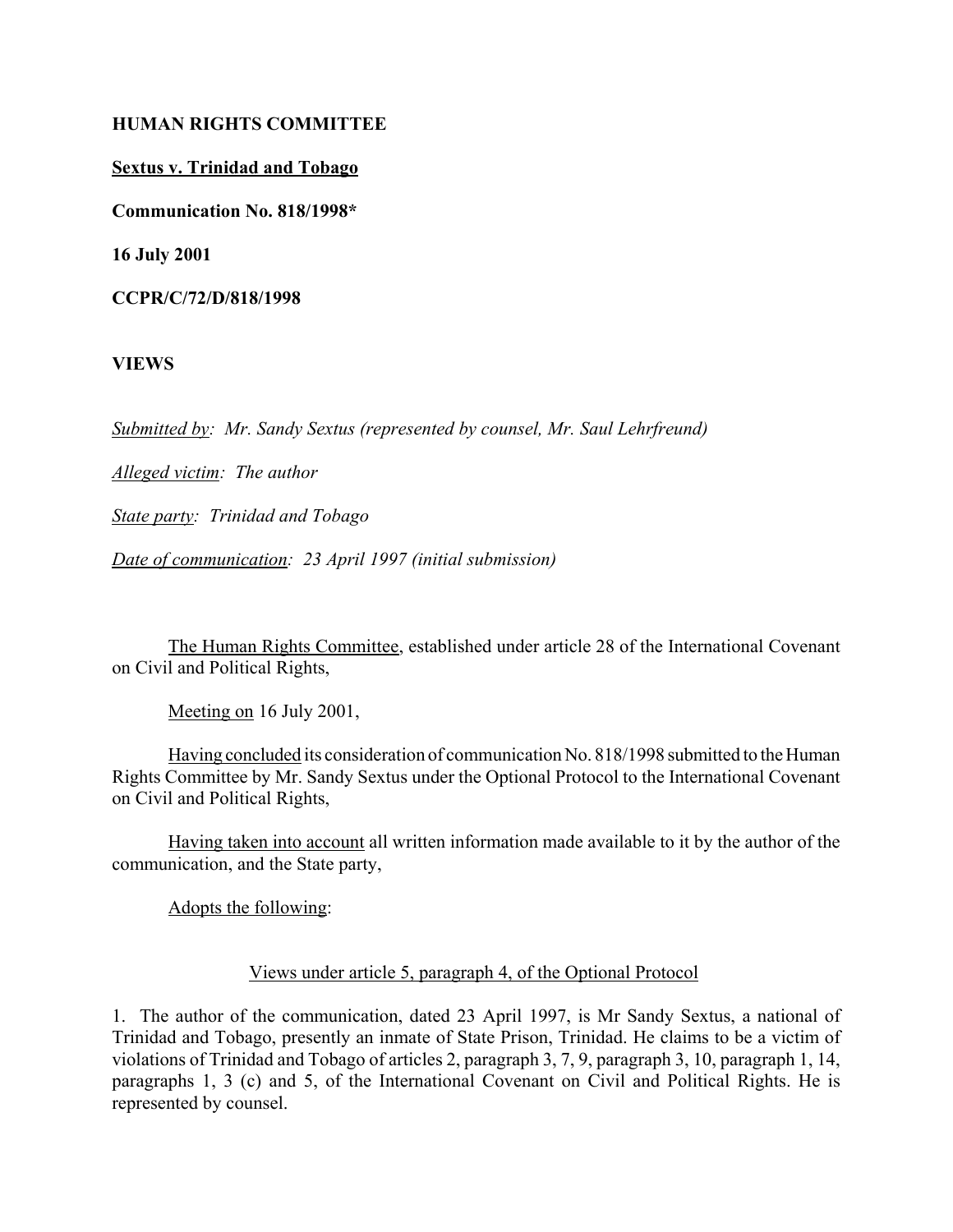### **The facts as presented by the author**

2.1 On 21 September 1988, the author was arrested on suspicion of murdering his mother-in-law on the same day. Until his trial in July 1990, the author was detained on pre-trial remand at Golden Grove Prison, Arouca, in a cell measuring 9 feet by 6 feet which he shared with 7 to 11 other inmates. He was not provided with a bed, and forced to sleep on a concrete floor or on old cardboard and newspapers.

2.2 After a period of over 22 months, the author was brought to trial on 23 July 1990 in the High Court of Justice. On 25 July 1990, the author was convicted by unanimous jury verdict and sentenced to death for the murder charged. From this point (until commutation of his sentence), the author was confined in Port-of-Spain State Prison (Frederick Street) in a solitary cell measuring 9 feet by 6 feet, containing an iron bed, mattress, bench and table. (1) In the absence of integral sanitation, a plastic pail was provided as toilet. A small ventilation hole measuring 8 inches by 8 inches, providing inadequate ventilation, was the only opening. In the absence of any natural light, the only light was provided by a fluorescent strip light illuminated 24 hours a day (located above the door outside the cell). Due to his arthritis, the author never left his cell save to collect food and empty the toilet pail. Due to stomach problems, the author was placed on a vegetable diet, and when these were not provided the author went without food. The author did not receive a response from the Ombudsman on a written complaint on this latter matter.

2.3 After a period of over 4 years and 7 months, on 14 March 1995, the Court of Appeal refused the author's application for leave to appeal. (2) On 10 October 1996, the Judicial Committee of the Privy Council in London rejected the author's application for special leave to appeal against conviction and sentence. In January 1997, the author's death sentence was commuted to 75 years' imprisonment.

2.4 From that point, the author has been detained in Port-of-Spain Prison in conditions involving confinement to a cell measuring 9 feet by 6 feet together with 9 to 12 other prisoners, which overcrowding causes violent confrontations between prisoners. One single bed is provided for the cell and therefore the author sleeps on the floor. One plastic bucket is provided as slop pail and is emptied once a day, such that it sometimes overflows. Inadequate ventilation consists of a 2 foot by 2 foot barred window. The prisoner is locked in his cell, on average 23 hours a day, with no educational opportunities, work or reading materials. The location of the prison food-preparation area, around 2 metres from where the prisoners empty their slop pails, creates an obvious health hazard. The contention is repeated that the provision of food does not meet the author's nutritional needs.

### **The Complaint**

3.1 The author's complaint centres on alleged excessive delays in the judicial process in his case, and the conditions of detention suffered by him at various stages in that process.

3.2 As to the allegation of delay, the author contends that his rights under articles 9, paragraph 3, and 14, paragraph 3(c), were violated in that there was a 22-month delay in bringing his case to trial. That was the period from his arrest on 21 September 1988, being the day the offence for which he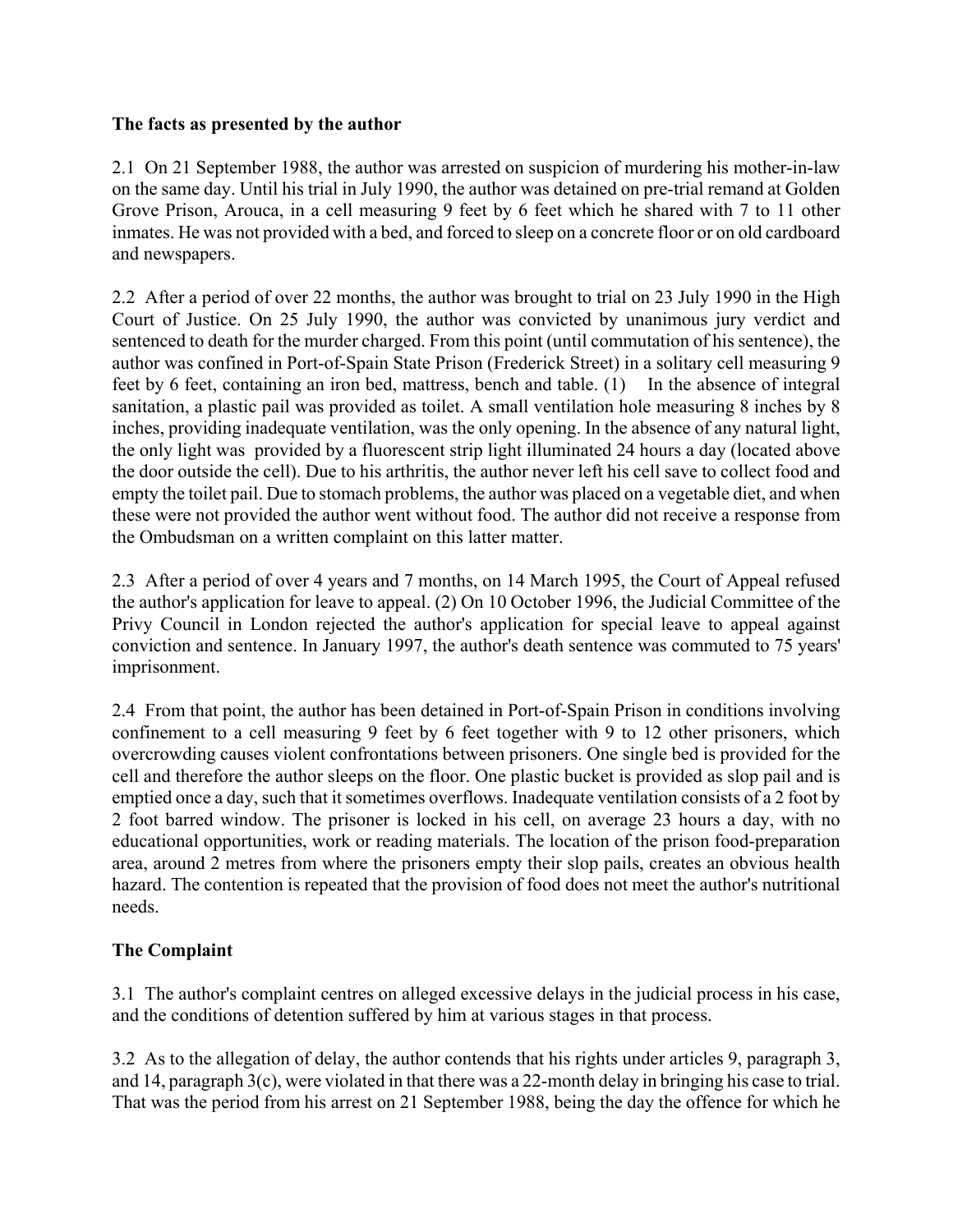was convicted occurred, until the commencement of his trial on 23 July 1990. The author contends little investigation was performed by the police in his case.

3.3 The author cites the Committee's Views in Celiberti de Casariego v. Uruguay, Millan Sequeira v. Uruguay and Pinkney v. Canada,(3) where comparable periods of delay were found to be in violation of the Covenant. Relying on Pratt and Morgan v. Attorney-General of Jamaica, (4) the author argues that the State party is responsible for avoiding such periods of delay in its criminal justice system, and it is therefore culpable in this case. The author contends that the delay was aggravated by the fact that there was little investigation that had to be performed by the police, with one eyewitness providing direct testimony and three others providing circumstantial evidence. The only forensic evidence adduced at trial was a post-mortem examination report and certificate of blood sample analysis.

3.4 The author also alleges violations of articles 14, paragraphs 1, 3 (c) and 5, in the unreasonably protracted delay of over 4 years and 7 months which elapsed before the Court of Appeal heard and dismissed the author's appeal against conviction. The author cites a variety of cases in which the Committee found comparable delays (as well as shorter ones) to breach the Covenant. (5) The author states that a variety of approaches were made to the Registrar of the Court of Appeal, the Attorney-General and the Ministry of National Security and the Ombudsman. He states that by the time the appeal was heard, he had still not received the copies of depositions, notes of evidence and the trial judge's summing up he had requested. The author submits that in assessing the reasonableness of the delay it is relevant that he was under sentence of death, and detained throughout in unacceptable conditions.

3.5 The second portion of the complaint relates to the various conditions of detention described above which the author experienced pre-trial, post-conviction and, currently, post-commutation. These conditions are said to have been repeatedly condemned by international human rights organizations as breaching internationally accepted standards of minimum protection. (6) The author claims that after his commutation, he remains in conditions of detention in manifest violation of, inter alia, a variety of both domestic Prison Rules standards and United Nations Standard Minimum Rules for the Treatment of Prisoners. (7)

3.6 Relying on the Committee's General Comments 7 and 9 on articles 7 and 10 (8) respectively, and on a series of communications where conditions of detention were found to violate the Covenant, (9) the author argues that the conditions suffered by the author at each phase of the proceedings breached a minimum inviolable standard of detention conditions (to be observed regardless of a State party's level of development) and accordingly violated articles 7 and 10, paragraph 1. In particular, the author refers to the case of Estrella v. Uruguay, (10) where the Committee relied, in determining the existence of inhuman treatment at Libertad Prison, in part on "its consideration of other communications which confirms the existence of a practice of inhuman treatment at Libertad". In Neptune v. Trinidad and Tobago, (11) the Committee found circumstances very similar to the present case incompatible with article 10, paragraph 1, and called on the State party to improve the general conditions of detention in order to avoid similar violations in the future. The author underscores his claim of violation of articles 7 and 10, paragraph 1, by reference to a variety of international jurisprudence finding inappropriately severe conditions of detention to constitute inhuman treatment. (12)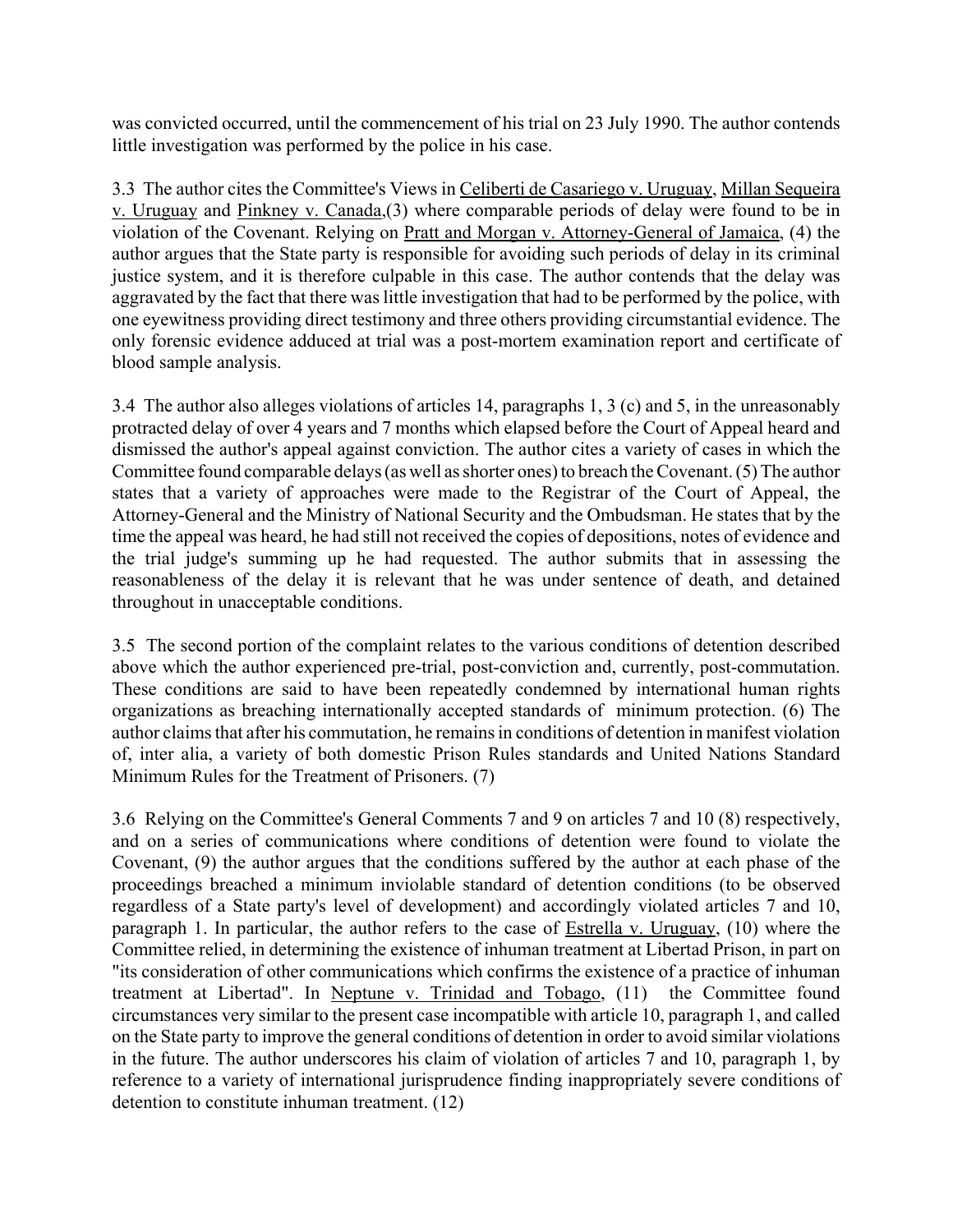3.7 Finally, the author alleges a violation of article 14, paragraph 1, in conjunction with article 2, paragraph 3, in that he is being denied the right of access to court. The author submits that the right to present a constitutional motion is not effective in the circumstances of the present case, owing to the prohibitive cost of instituting proceedings in the High Court to obtain constitutional redress, the absence of legal aid for constitutional motions and the well-known dearth of local lawyers willing to represent applicants free of charge. The author cites the case of Champagnie et al. v. Jamaica (13) to the effect that in the absence of legal aid, a constitutional motion did not constitute an effective remedy for the indigent author in that case. The author cites jurisprudence of the European Court of Human Rights (14) for the proposition that effective right of access to a court may require the provision of legal aid for indigent applicants. The author submits this is particularly pertinent in a capital case, and thus argues the lack of legal aid for constitutional motions per se violates the Covenant.

### **The State party's observations on the admissibility and merits of the communication**

4.1 By submission dated 6 September 1999, the State party responded contesting the admissibility and merits of the communication. As to the allegations of pre-trial delay and delay in hearing appeal, contrary to articles 9, paragraph 3, and 14, paragraphs 3 (c) and 5, the State party argues that prior to the communication the author did not seek to challenge the time periods elapsing in bringing the case to trial. The nature of the breach is such that the author was aware of a possible breach at the latest at the date of trial, but the issue was not raised at that point or on appeal. The State party argues that authors should not be allowed to sleep on their rights for an extended period, only years later to present allegations of breach to the Committee. Accordingly, it is not unreasonable to expect authors to seek redress by way of constitutional motion or application to the Committee at the time alleged breach occurs rather than years later, and this part of the communication should be declared inadmissible.

4.2 As to the merits of the claims of delay, the State party contends that neither of the relevant periods were unreasonable in the circumstances then prevailing in the State party in the years immediately following an attempted coup. The increase in crime placed great pressures on the courts in that period, with backlogs resulting. Difficulties experienced in the timely preparation of complete and accurate court records caused delays in bringing cases to trial and in hearing appeals. The State party states that it has implemented procedural reforms to avoid such delays, including the appointment of new judges at trial and appellate level. Increases in financial and other resources, including computer-aided transcription, have meant appeals are now being heard within a year of conviction. Regard should be paid to these improvements which have occurred.

4.3 As to the claims of inappropriate conditions of detention, in violation of articles 7 and 10, paragraph 1, the State party denies that the conditions under which the applicant was held when under sentence of death, and is now being held, violate the Covenant. (15) The State party refers to similar allegations made by others in respect of conditions at the same prison, which were held to be acceptable by the courts of the State party and which, on the information available, the Committee found itself not in a position to make a finding of violation on when the matter came before it. (16) The Privy Council, in the case of Thomas v. Baptiste, (17) found that unacceptable prison conditions in that case, which breached Prison Rules, did not necessarily sink to the level of inhuman treatment, and accepted the Court of Appeal's decision to that effect. The State party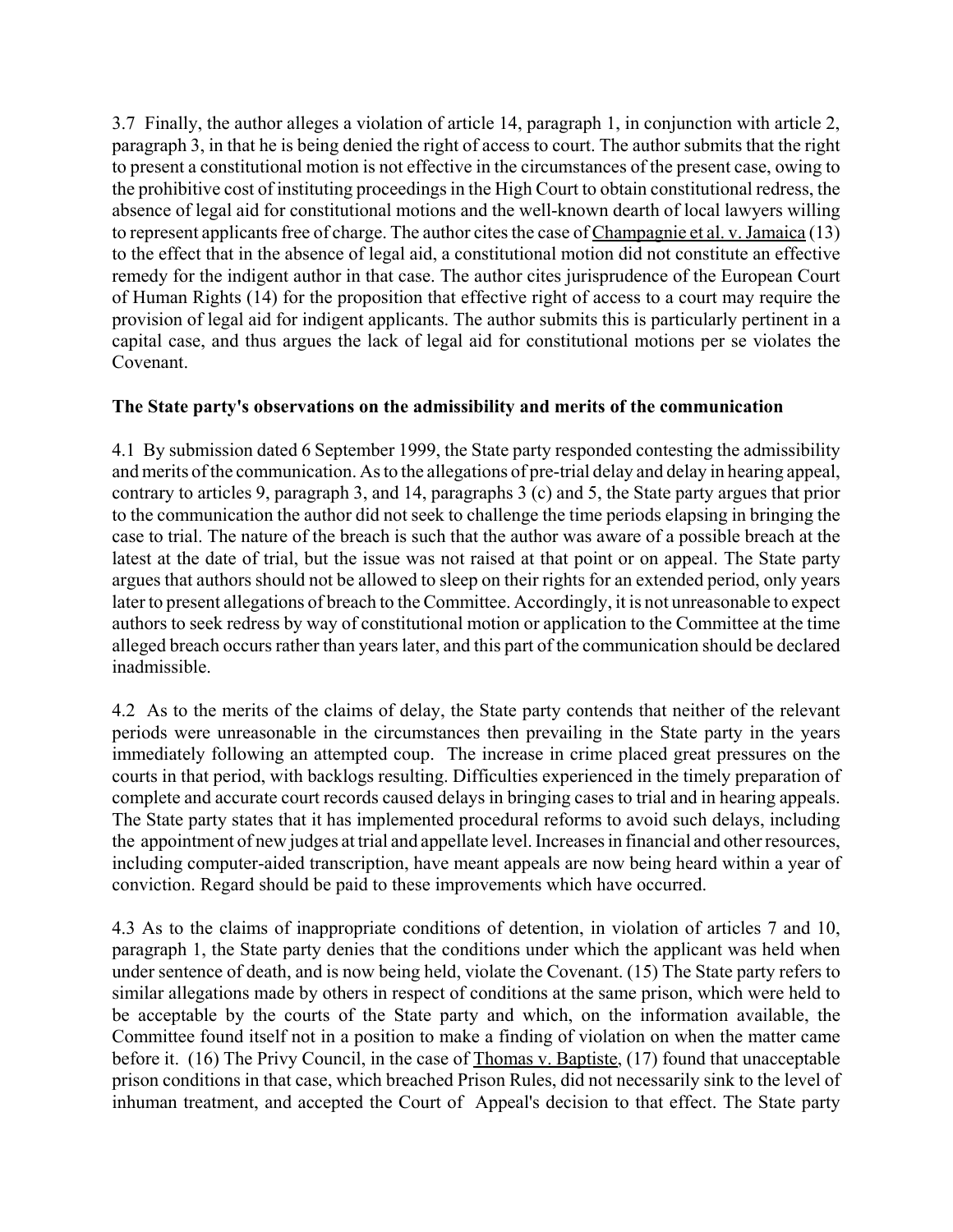submits that these various findings in the courts of the State party, the Privy Council and the Committee should be preferred over the unsubstantiated and general submissions of the author.

4.4 As to the claim of a breach of the right in article 14, paragraph 1, to access to the courts, the State party denies any denial of access to the courts by way of constitutional motions to seek redress for breaches of fundamental rights. Nineteen condemned prisoners currently have constitutional motions before the courts, and so it is incorrect and misleading to suggest any breach of article 14, paragraph 1.

# **The author's comments on the State party's submissions**

5.1 By submission dated 19 November 1999, the author responded to the State party's submissions. On the arguments regarding delay, the author points to a contradiction in the State party denying that unreasonable delay had occurred but pointing to commonplace problems in the administration of criminal justice during the relevant period. The author considers the State party to have conceded the various delays were unreasonable, as otherwise there would have been no need to make improvements to avoid such delays. The author also points to the Committee's decision in Smart v. Trinidad and Tobago (18) holding that a period of over two years from arrest until trial violated articles 9, paragraph 3, and 14, paragraph 3 (c).

5.2 The author contends that the issues of delay could not have been brought to the Committee at an earlier stage, because only with the Privy Council's denial of leave to appeal on 10 October 1996 were all available domestic remedies exhausted. The author also claims that, in any event, no constitutional remedy for the delays was available, as the Privy Council had determined in DPP v. Tokai (19) that the Constitution of Trinidad and Tobago, while providing a right to a fair trial, did not provide a right to a speedy trial or a trial within a reasonable time.

5.3 As to the claims of inappropriate conditions of detention, contrary to articles 7 and 10, paragraph 1, the author points out that the Privy Council's Thomas v. Baptiste decision relied on by the State party accepted that the appellants in that case were detained in cramped and foul-smelling cells and were deprived of exercise or access to open air for long periods. When exercising in fresh air they were handcuffed. The Privy Council, by a majority, held that these conditions were in breach of Prison Rules and unlawful, but not necessarily cruel and inhuman treatment, stating that value judgement depended on local conditions both in and outside the prison. It considered that, although the conditions were "completely unacceptable in a civilized society", the cause of human rights would not be served to set such demanding standards that breaches were common.

5.4 The author points out that, while the Privy Council majority accepted lesser standards on the basis that third world countries "often fall lamentably short of the minimum which would be acceptable in more affluent countries", the Committee has insisted on certain minimum standards of imprisonment that must always be observed irrespective of the country's level of development. (20) The author insists accordingly that a fundamental breach of irreducible minimum standards of treatment recognized among civilized nations does amount to cruel and inhuman treatment.

5.5 As to the claim of a right of access to the courts, the author relies on the Committee's admissibility decision in Smart v. Trinidad and Tobago (21) that, in the absence of legal aid being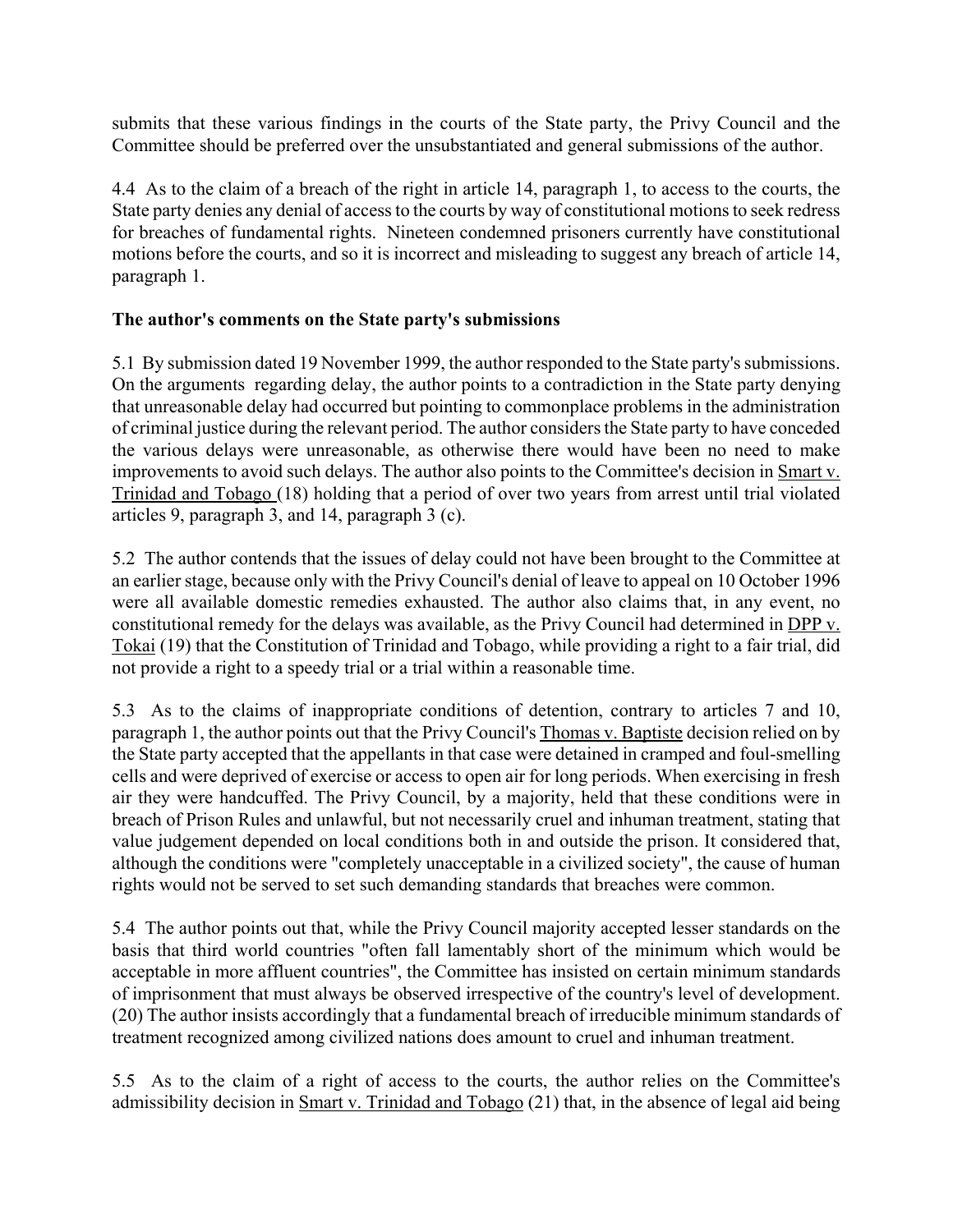available to enable pursuit of a constitutional remedy, it could not be considered an effective remedy in the circumstances. The author questions how many of the 19 constitutional cases the State party refers to were granted legal aid, stating that he understands most were represented pro bono (cases not generally taken by local lawyers). (22)

## **Issues and proceedings before the Committee**

6.1 Before considering any claim contained in a communication, the Human Rights Committee must, in accordance with rule 87 of its rules of procedure, decide whether or not it is admissible under the Optional Protocol to the Covenant.

6.2 As to the author's allegations of delay, the Committee notes the State party's argument that domestic remedies have not been exhausted as (i) no issues of delay were raised at trial, or on appeal, and (ii) the author has not pursued a constitutional motion. The State party has not shown that raising issues of delay before the trial court or upon appeal could have provided an effective remedy. As to the State party's argument that a constitutional motion was and is available to the author, the Committee recalls its jurisprudence that for that remedy to be considered available to an indigent applicant, legal aid must be available. While the State party has supplied figures that this remedy is being exercised by other prisoners, the State party has failed to demonstrate that the remedy would be available to this particular author in the circumstances of indigency he raises. In any event, with respect to the claims of undue delay, the Committee notes that, according to the Privy Council's interpretation of the relevant constitutional provisions, there is no constitutional remedy available through which these allegations can be raised. The Committee finds therefore that it is not precluded under article 5, paragraph 2 (b), of the Optional Protocol from considering the communication.

6.3 As to the allegations concerning inappropriate conditions of detention in violation of articles 7 and 10, the Committee notes that the author has provided specific and detailed allegations on the conditions suffered by him in detention. Rather than responding to the individual allegations, the State party states simply that the author has not substantiated his allegations. In the circumstances, the Committee considers that the author has substantiated these claims sufficiently, for the purposes of admissibility.

7.1 Accordingly, the Committee finds the communication admissible and proceeds to an examination of the substance of those claims in the light of all the information made available to it by the parties, as required by article 5, paragraph 1, of the Optional Protocol.

7.2 As to the claim of unreasonable pre-trial delay, the Committee recalls its jurisprudence that "[i]n cases involving serious charges such as homicide or murder, and where the accused is denied bail by the court, the accused must be tried in as expeditious a manner as possible". (23) In the present case, where the author was arrested on the day of the offence, charged with murder and held until trial, and where the factual evidence was straightforward and apparently required little police investigation, the Committee considers that substantial reasons must be shown to justify a 22-month delay until trial. The State party points only to general problems and instabilities following a coup attempt, and acknowledges delays that ensued. In the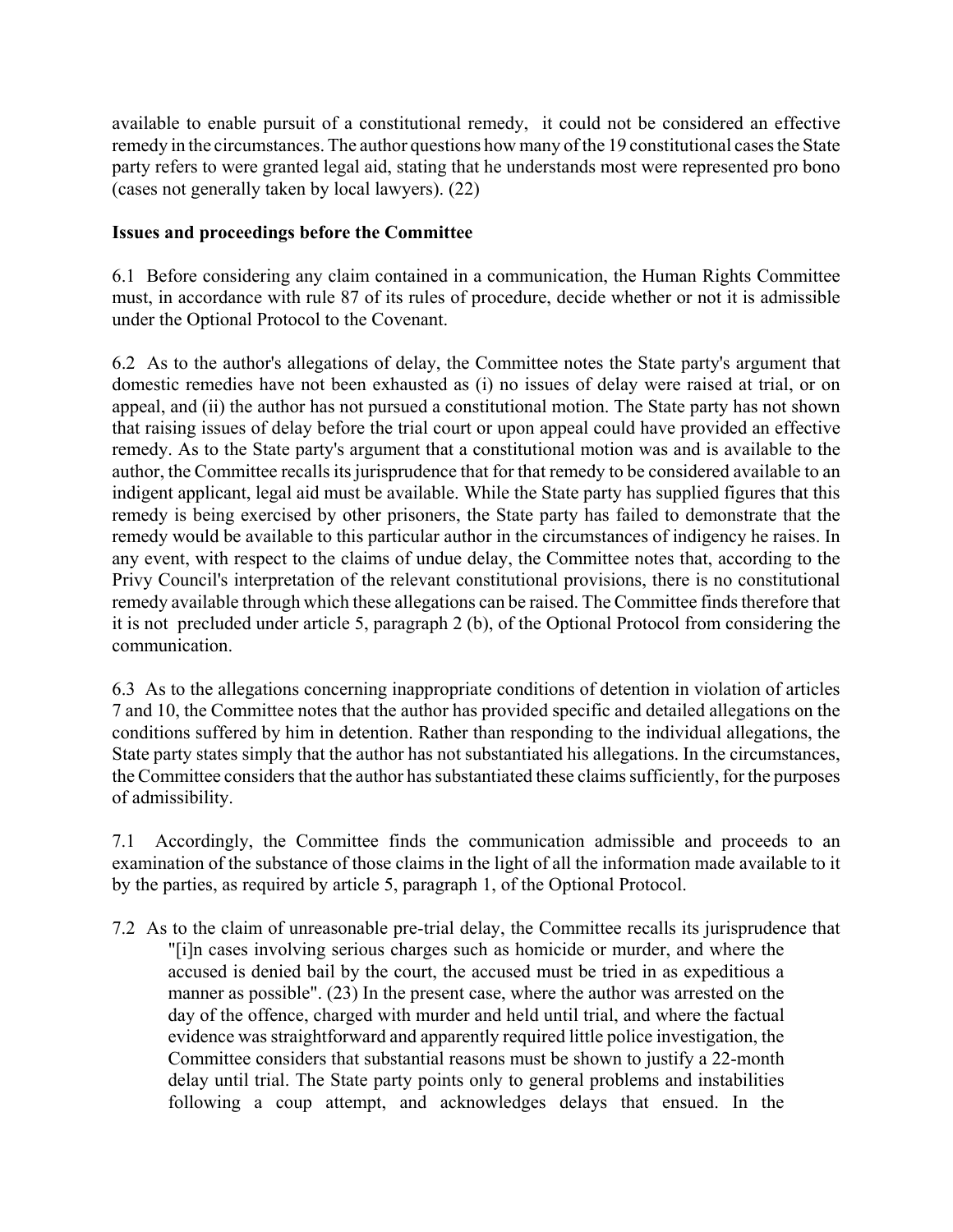circumstances, the Committee concludes that the author's rights under article 9, paragraph 3 and article 14, paragraph 3 (c), have been violated.

7.3 As to the claim of a delay of over four years and seven months between conviction and the judgment on appeal, the Committee also recalls its jurisprudence that the rights contained in article 14, paragraphs 3 (c) and 5, read together, confer a right to a review of a decision at trial without delay. (24) In Johnson v. Jamaica, (25) the Committee established that, barring exceptional circumstances, a delay of four years and three months was unreasonably prolonged. In the present case, the State party has pointed again simply to the general situation, and implicitly accepted the excessiveness of the delay by explaining remedial measures taken to ensure appeals are now disposed of within a year. Accordingly, the Committee finds a violation of article 14, paragraphs 3 (c) and 5.

7.4 As to the author's claims that the conditions of detention in the various phases of his imprisonment violated articles 7 and 10, paragraph 1, the Committee notes the State party's general argument that the conditions in its prisons are consistent with the Covenant. In the absence of specific responses by the State party to the conditions of detention as described by the author, (26) however, the Committee must give due credence to the author's allegations as not having been properly refuted. As to whether the conditions as described violate the Covenant, the Committee notes the State party's arguments that its courts have, in other cases, found prison conditions in other cases satisfactory. (27) The Committee cannot regard the courts' findings on other occasions as answering the specific complaints made by the author in this instance. The Committee considers, as it has repeatedly found in respect of similar substantiated allegations, (28) that the author's conditions of detention as described violate his right to be treated with humanity and with respect for the inherent dignity of the human person, and are therefore contrary to article 10, paragraph 1. In the light of this finding in respect of article 10, a provision of the Covenant dealing specifically with the situation of persons deprived of their liberty and encompassing for such persons the elements set out generally in article 7, it is not necessary to separately consider the claims arising under article 7.

8. The Human Rights Committee, acting under article 5, paragraph 4, of the Optional Protocol to the International Covenant on Civil and Political Rights, is of the view that the facts before it disclose a violation of articles 9, paragraph 3,10, paragraph 1, and 14, paragraphs 3 (c) and 5, of the Covenant.

9. In accordance with article 2, paragraph 3 (a), of the Covenant, the State party is under an obligation to provide Mr. Sextus with an effective remedy, including adequate compensation. The State party is also under an obligation to improve the present conditions of detention of the author, or to release him.

10. On becoming a State party to the Optional Protocol, Trinidad and Tobago recognized the competence of the Committee to determine whether there has been a violation of the Covenant or not. This case was submitted for consideration before Trinidad and Tobago's denunciation of the Optional Protocol became effective on 27 June 2000; in accordance with article 12 (2) of the Optional Protocol it continues to be subject to the application of the Optional Protocol. Pursuant to article 2 of the Covenant, the State party has undertaken to ensure to all individuals within its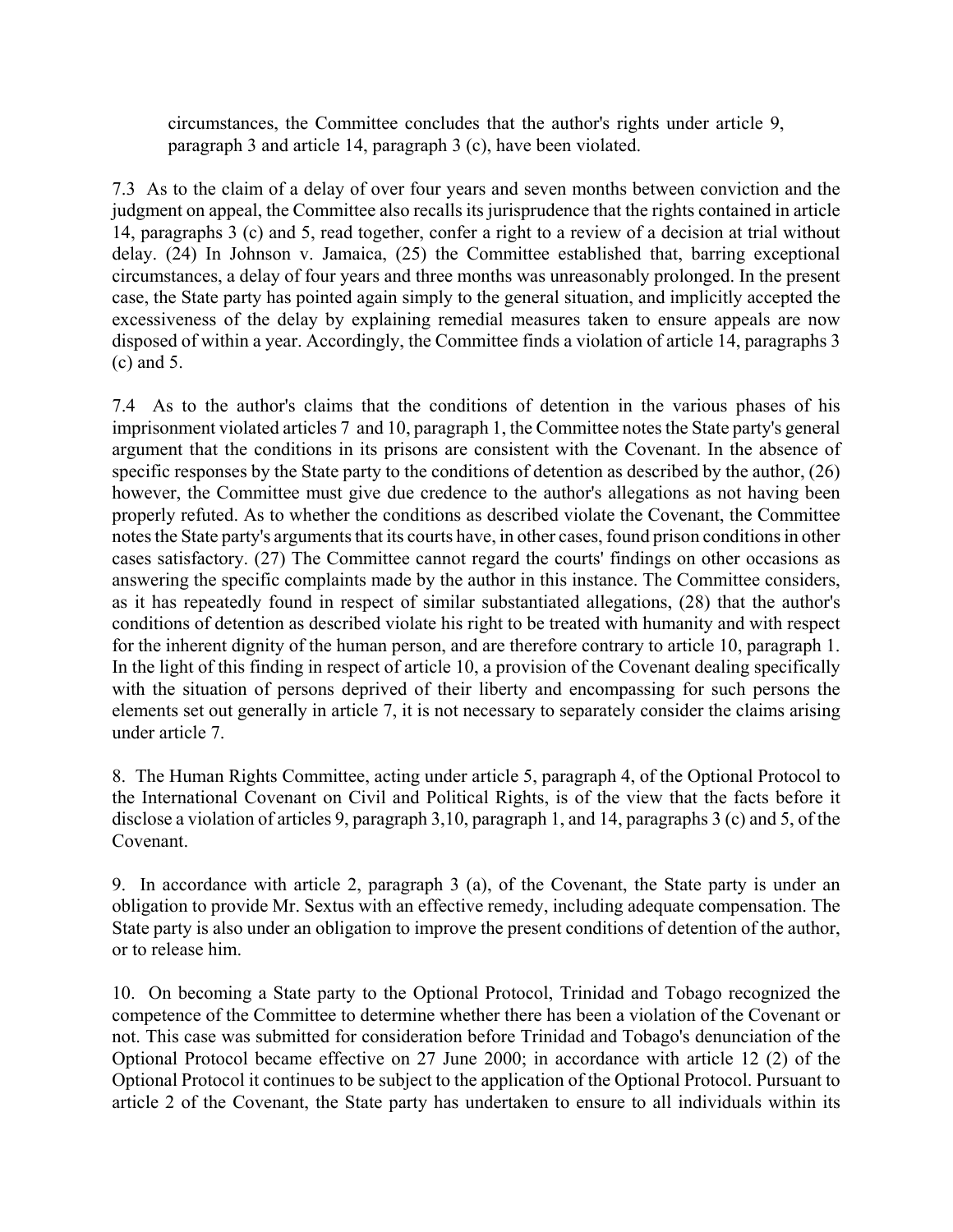territory or subject to its jurisdiction the rights recognized in the Covenant and to provide an effective and enforceable remedy in case a violation has been established. The Committee wishes to receive from the State party, within 90 days, information about the measures taken to give effect to the Committee's Views.

\* The following members of the Committee participated in the examination of the present communication: Mr. Abdelfattah Amor, Mr. Nisuke Ando, Mr. Prafullachandra Natwarlal Bhagwati, Ms. Christine Chanet, Mr. Louis Henkin, Mr. Eckart Klein, Mr. David Kretzmer, Ms. Cecilia Medina Quiroga, Mr. Rafael Rivas Posada, Sir Nigel Rodley, Mr. Martin Scheinin, Mr. Ivan Shearer, Mr. Hipólito Solari Yrigoyen, Mr. Ahmed Tawfik Khalil, Mr. Patrick Vella and Mr. Maxwell Yalden.

\*\* Individual opinion of Committee member Mr. Hipólito Solari Yrigoyen, in accordance with rule 98 of the rules of procedure:

 [Done in English, French and Spanish, the Spanish text being the original version. Subsequently to be translated into Arabic, Chinese and Russian as part of the Committee's annual report to the General Assembly]

### **Appendix**

### Individual opinion of Committee member Mr. Hipólito Solari Yrigoyen, in accordance **with rule 98 of the rules of procedure:**

I should like to express an individual opinion with regard to paragraph 9, which I believe should read: "In accordance with article 2, paragraph  $3$  (a), of the International Covenant on Civil and Political Rights, the State party is under an obligation to provide Mr. Sextus with an effective remedy, including adequate compensation. The State party is also under an obligation to release the author."

(Signed) Mr. Hipólito Yrigoyen

 $\frac{1}{2}$ 

Notes

1. Counsel's description of these conditions is derived from the author's correspondence and a personal visit by counsel to the author in custody in July 1996.

2. On this date, after hearing argument, the Court refused leave to appeal and affirmed the conviction and sentence. The reasons for judgement (20 pages) were delivered shortly thereafter on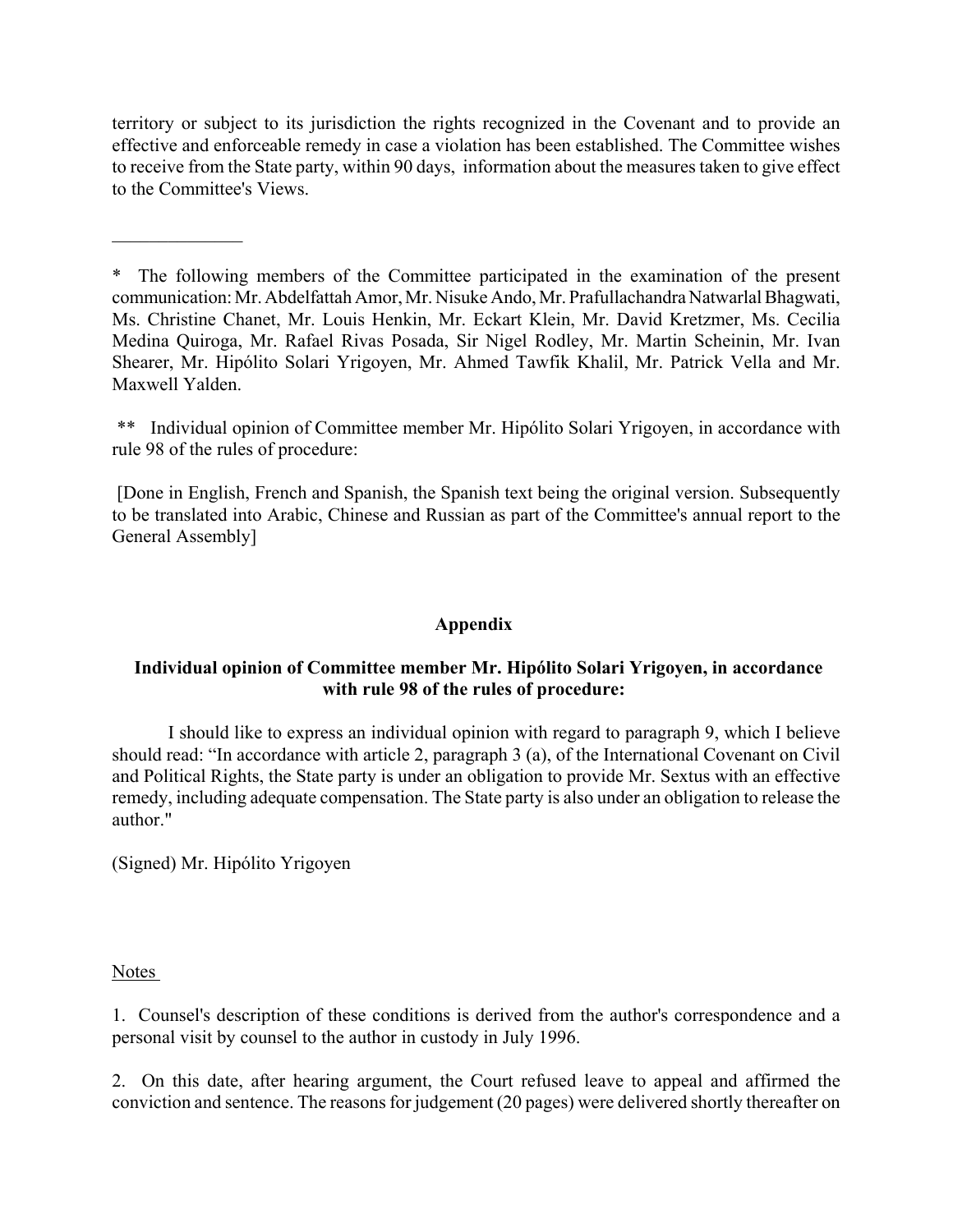10 April 1995.

3. Communications 56/1979, 6/1977 and 27/1978, respectively.

4. [1994] 2 AC 1 (Privy Council).

5. The author refers to Pinkney v. Canada (Communication 27/1978), Little v. Jamaica (Communication 283/1998), Pratt and Morgan v. Jamaica (Communications 210/1986 and 226/1987), Kelly v. Jamaica (Communication 253/1987) and Neptune v. Trinidad and Tobago (Communication 523/1992).

6. The author refers to a general analysis of conditions in Port of Spain Prison described in Vivian Stern, Deprived of their Liberty (1990).

7. The author also refers, in terms of the general situation, to a media quotation of 5 March 1995 of the General Secretary of the Prison Officers' Association to the effect that sanitary conditions are "highly deplorable, unacceptable and pose a health hazard". He also stated that limited resources and the spread of serious communicable diseases make a prison officer's job more harrowing.

8. These General Comments have since been replaced by General Comments 20 and 21 respectively.

9. Valentini de Bazzano v. Uruguay (Communication 5/1977), Buffo Carballal v. Uruguay (Communication 33/1978), Sendic Antonaccio v. Uruguay (Communication 63/1979), Gomez De Voituret v. Uruguay (Communication 109/1981), Wight v. Madagascar (Communication 115/1982), Pinto v. Trinidad and Tobago (Communication 232/1987), Mukong v. Cameroon (Communication 458/1991).

10. Communication 27/1980.

11. Communication 523/1992. The conditions described (and not contested by the State party) include a six foot by nine foot cell with six to nine fellow prisoners, with three beds, insufficient light, half an hour of exercise every two to three weeks and inedible food.

12. In the European Court: Greek Case 12 YB 1 (1969) and Cyprus v. Turkey (Appln. No. 6780/74 and 6950/75); in the Supreme Court of Zimbabwe: Conjwayo v. Minister of Justice, Legal and Parliamentary Affairs et al. (1992) 2 SA56, Gubay CJ for the Court.

13. Communication 445/1991, declared admissible on 18 March 1993.

14. Golder v. United Kingdom [1975] 1 EHRR 524 and Airey v. Ireland [1979] 2 EHRR 305. The author also cites the Committee's Views in Currie v. Jamaica (Communication 377/1989) to the effect that, where the interests of justice require, legal assistance should be available to a convicted applicant to pursue a constitutional motion in respect of irregularities in a criminal trial.

15. The State party makes no reference to the conditions of detention pre-trial.